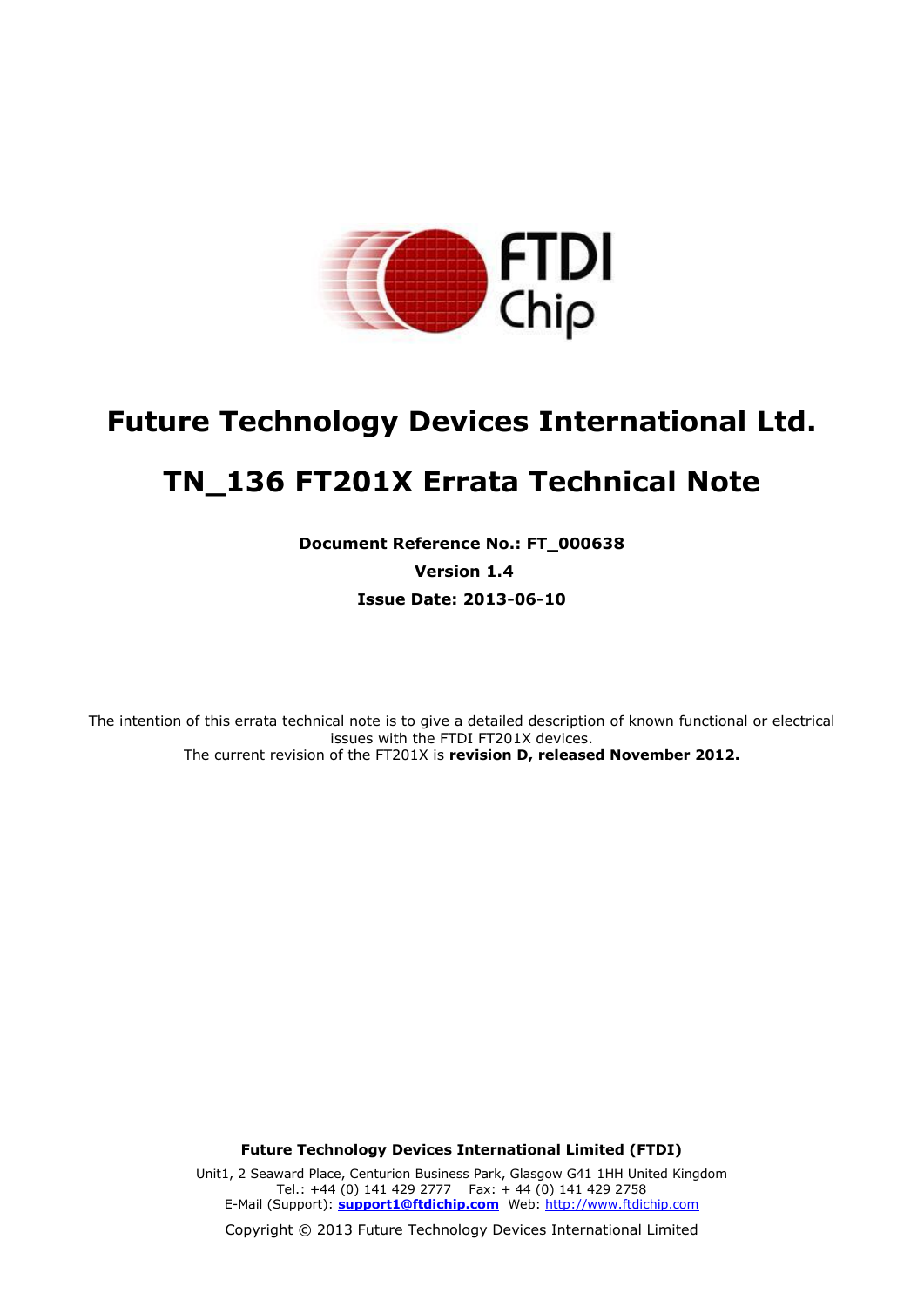

# **TABLE OF CONTENTS**

| 1            |       |                                                                          |  |
|--------------|-------|--------------------------------------------------------------------------|--|
| $\mathbf{2}$ |       |                                                                          |  |
|              | 2.1   | Errata History Table - Electrical and Timing Specification Deviations. 3 |  |
| 3            |       |                                                                          |  |
|              | 3.1   |                                                                          |  |
|              | 3.1.1 |                                                                          |  |
|              | 3.1.2 |                                                                          |  |
|              | 3.2   |                                                                          |  |
|              | 3.2.1 |                                                                          |  |
|              | 3.2.2 |                                                                          |  |
|              | 3.3   |                                                                          |  |
|              | 3.3.1 |                                                                          |  |
|              | 3.3.2 |                                                                          |  |
|              | 3.4   |                                                                          |  |
| 4            |       | Electrical and Timing specification deviations of FT201X 10              |  |
|              | 4.1   |                                                                          |  |
|              | 4.2   |                                                                          |  |
|              | 4.2.1 |                                                                          |  |
|              | 4.3   |                                                                          |  |
|              | 4.4   |                                                                          |  |
| 5            |       |                                                                          |  |
| 6            |       |                                                                          |  |
|              |       |                                                                          |  |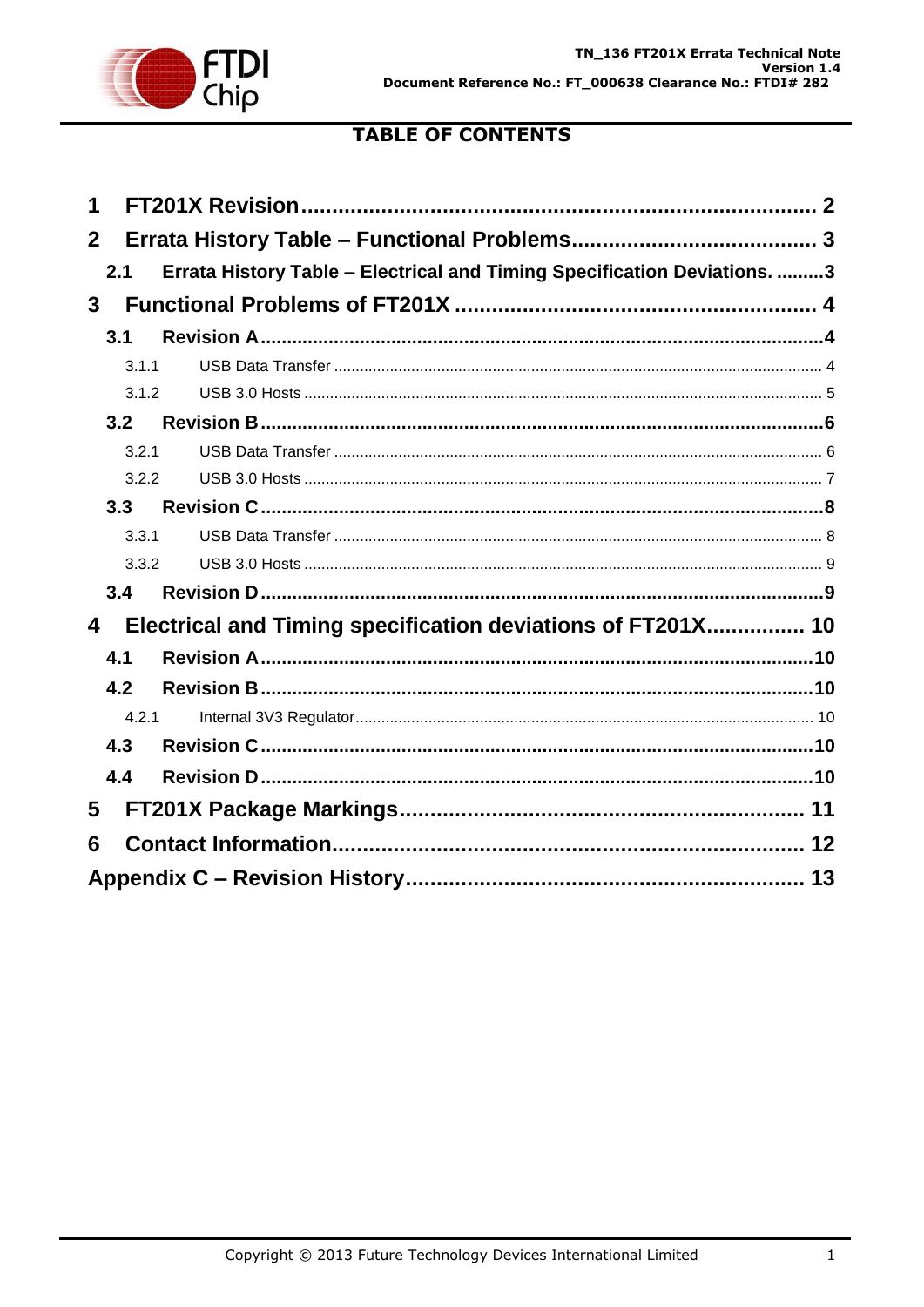

# <span id="page-2-0"></span>**1 FT201X Revision**

FT201X part numbers are listed in **[Table 1.](#page-2-1)** The letter at the end of date code identifies the device revision.

The current revision of the FT201X is **revision D, released November 2012.** At the time of releasing this Technical Note there are no known issues with this silicon revision.

| Part Number | Package     |
|-------------|-------------|
| FT201XQ     | 16 pin QFN  |
| FT201XS     | 16 pin SSOP |

<span id="page-2-1"></span>**Table 1 FT201X Part Numbers**

This errata technical note covers the revisions of FT201X listed in **[Table 2](#page-2-2)**.

| Revision | <b>Notes</b>                                              |
|----------|-----------------------------------------------------------|
| A        | First device revision. Never sold publicly.               |
| B        | Second device revision. Launched 28 February 2012         |
| C        | Third device version. Released 11 <sup>th</sup> June 2012 |
| D        | Forth device version. Released 6th November 2012          |

<span id="page-2-2"></span>**Table 2 FT201X Revisions**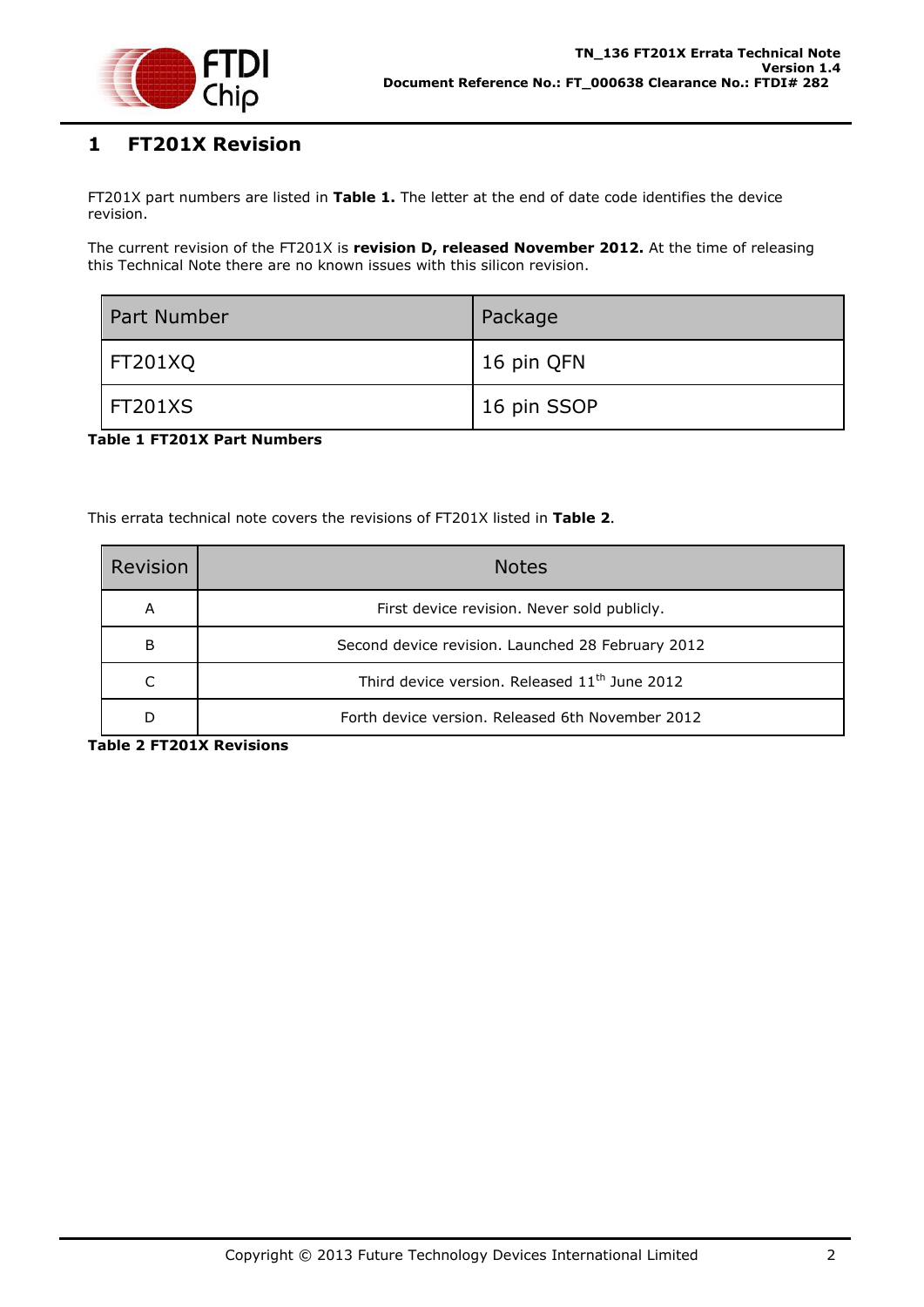

# <span id="page-3-0"></span>**2 Errata History Table – Functional Problems**

| <b>Functional</b><br><b>Problem</b> | <b>Short description</b>                     | <b>Errata</b><br>occurs in<br>device<br>revision |
|-------------------------------------|----------------------------------------------|--------------------------------------------------|
| USB Data<br>Transfer                | Transfer of data over USB stops unexpectedly | A, B and C                                       |
| USB 3.0 Hosts                       | USB 3.0 Host occasional interoperability     | A, B and C                                       |

**Table 3 Functional Errata**

# <span id="page-3-1"></span>**2.1 Errata History Table – Electrical and Timing Specification Deviations.**

| <b>Deviations</b>                     | <b>Short description</b>                                                                                                                                 | Errata occurs in<br>device revision |
|---------------------------------------|----------------------------------------------------------------------------------------------------------------------------------------------------------|-------------------------------------|
| Fault with internal 3V3<br>regulator. | Device VCC is designed to<br>operate between 3V3 and 5V<br>however with this errata the<br>supply should not be set below<br>4.3V for correct operation. | B                                   |
|                                       |                                                                                                                                                          |                                     |

**Table 4 Electrical and Timing Errata**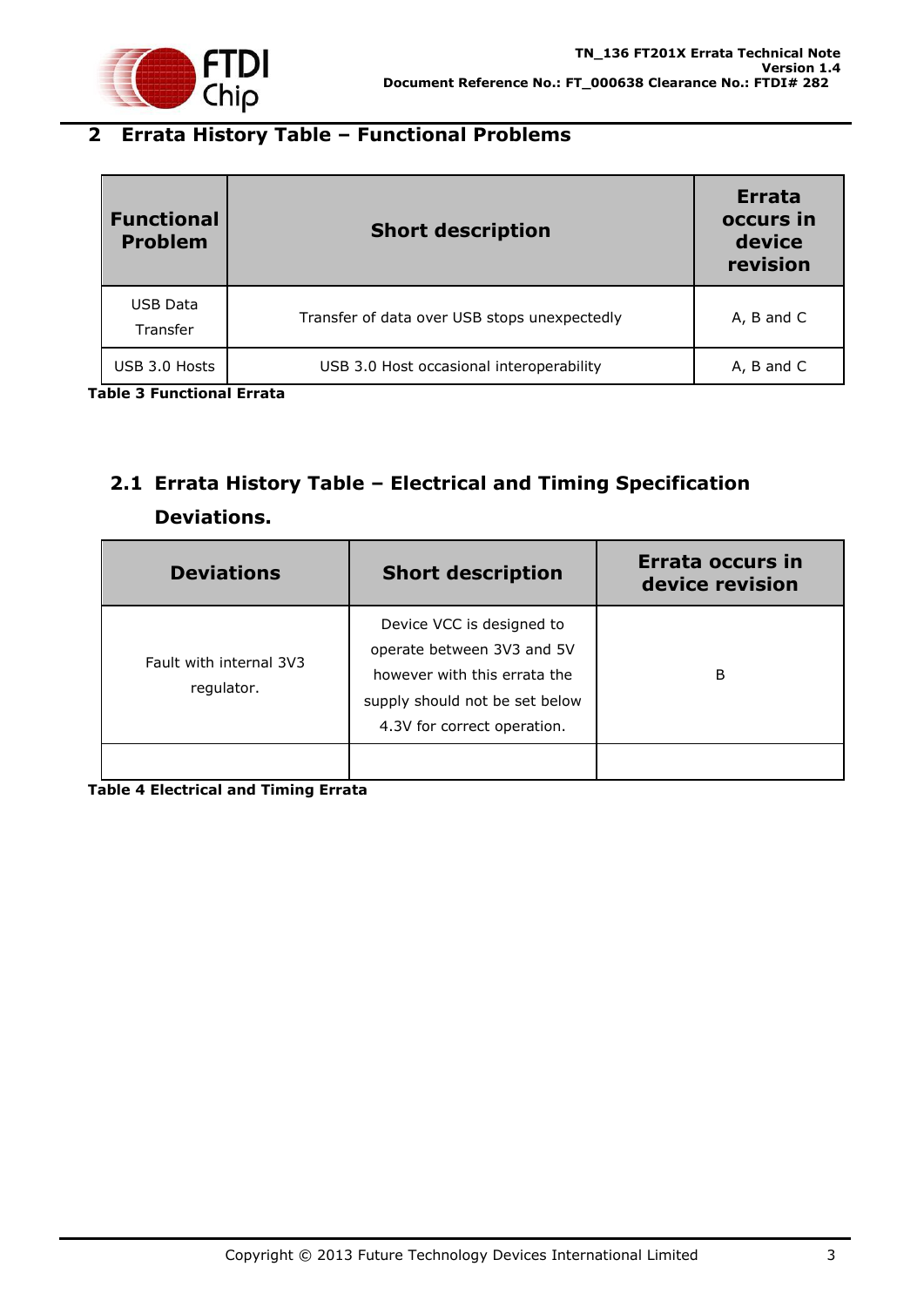

# <span id="page-4-0"></span>**3 Functional Problems of FT201X**

# <span id="page-4-1"></span>**3.1 Revision A**

### <span id="page-4-2"></span>**3.1.1 USB Data Transfer**

#### **Introduction:**

An issue has been identified where the transfer of data over USB stops unexpectedly.

#### **Problem:**

The device is put into suspend mode during a transfer of certain data patterns most notable with binary zeros. This can halt the data transfer in certain circumstances and will require the device to be reenumerated to recover.

NB. It is the presence of this data pattern on the USB bus regardless of whether the data is intended for the FT201X or other devices (e.g. a broadcast) on the bus that forces the suspend state.

#### **Workaround:**

This issue can be avoided by utilising the keep awake function of the chip. This will disable the USB suspend function of the chip and is therefore an intermediate workaround until revision D silicon is released with a permanent fix.

NB. With the workaround the chip will never enter lower powered suspend. However the keep awake current will be approximately 3mA.

To enable the keep awake function in the EEPROM, one of the CBUS pins needs to be configured as Keep-Awake#. This pin then needs to be tied to ground on the PCB. The [FT\\_Prog](http://www.ftdichip.com/Support/Utilities.htm) utility can be used to configure the CBUS pin.

#### **Package specific:**

The effected packages are listed in Table 5.

| <b>Package</b> | <b>Applicable (Yes/No)</b> |
|----------------|----------------------------|
| FT201XQ        |                            |
| FT201XS        |                            |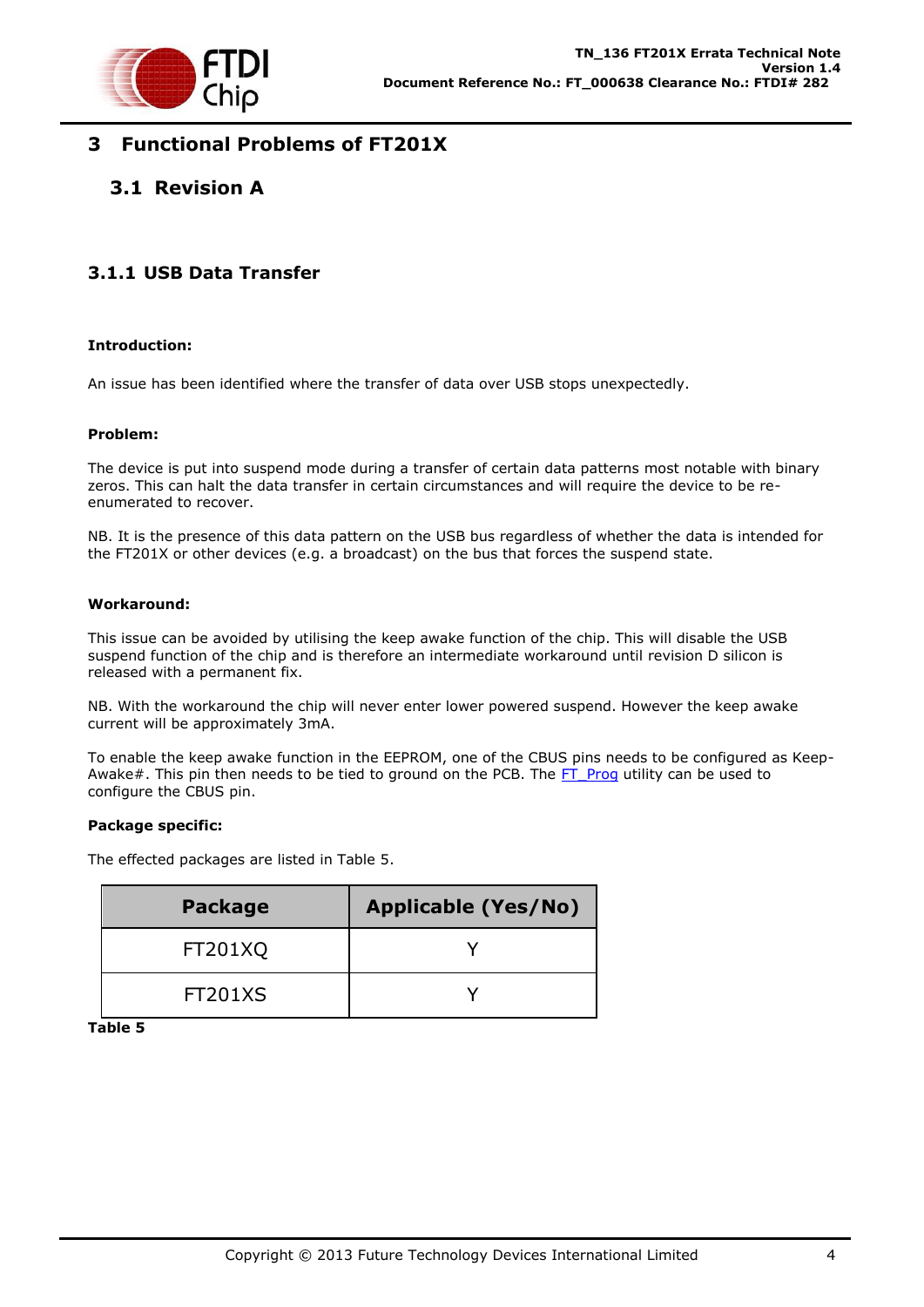

### <span id="page-5-0"></span>**3.1.2 USB 3.0 Hosts**

#### **Introduction:**

An issue has been identified where the FT201X will not enumerate when connected to certain USB 3.0 Hosts. So far FTDI have identified **ONE** such host.

#### **Problem:**

Certain USB 3.0 Hosts exhibit reduced reset recovery times after a USB reset, which can at times be faster or close to the USB 2.0 specification limit. The USB 2.0 specification states a USB reset recovery time of 10ms and in general almost all hosts allocate a much longer period than this. The FT201X device may not enumerate if the reset recovery time is reduced.

This issue has been seen on one USB 3.0 Host controller and has not been seen on a USB 2.0 Host controller or other USB 3.0 Host controllers.

#### **Workaround:**

Reconnect the device to a USB 2.0 host. This issue has been seen only on one particular USB 3.0 Host controllers.

#### **Package specific:**

The effected packages are listed in Table 6.

| <b>Package</b> | <b>Applicable (Yes/No)</b> |
|----------------|----------------------------|
| <b>FT201XQ</b> |                            |
| <b>FT201XS</b> |                            |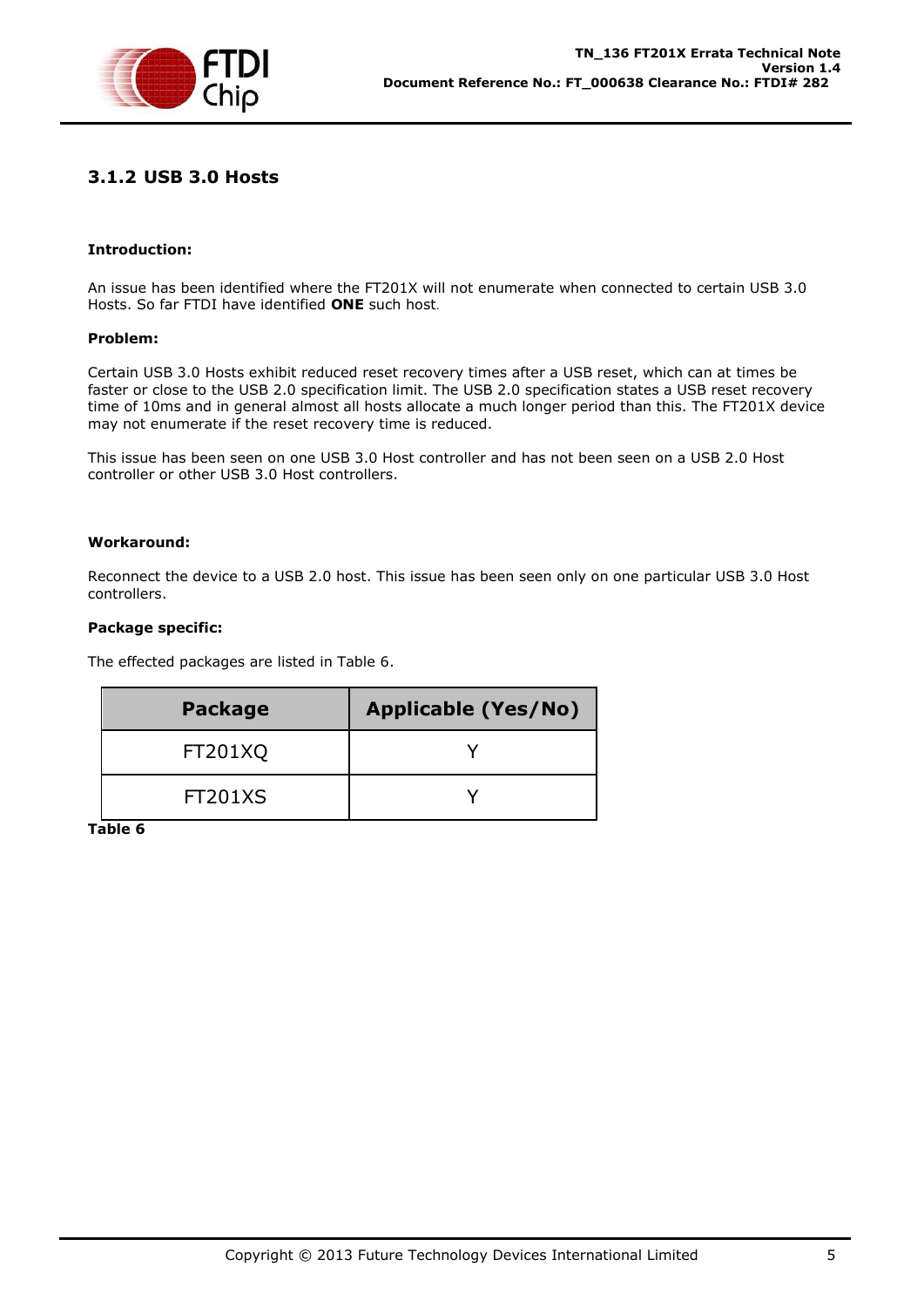

# <span id="page-6-0"></span>**3.2 Revision B**

## <span id="page-6-1"></span>**3.2.1 USB Data Transfer**

#### **Introduction:**

An issue has been identified where the transfer of data over USB stops unexpectedly.

#### **Problem:**

The device is put into suspend mode during a transfer of certain data patterns most notable with binary zeros. This can halt the data transfer in certain circumstances and will require the device to be reenumerated to recover.

NB. It is the presence of this data pattern on the USB bus regardless of whether the data is intended for the FT201X or other devices (e.g. a broadcast) on the bus that forces the suspend state.

#### **Workaround:**

This issue can be avoided by utilising the keep awake function of the chip. This will disable the USB suspend function of the chip and is therefore an intermediate workaround until revision D silicon is released with a permanent fix.

NB. With the workaround the chip will never enter lower powered suspend. However the keep awake current will be approximately 3mA.

To enable the keep awake function in the EEPROM, one of the CBUS pins needs to be configured as Keep-Awake#. This pin then needs to be tied to ground on the PCB. The [FT\\_Prog](http://www.ftdichip.com/Support/Utilities.htm) utility can be used to configure the CBUS pin.

#### **Package specific:**

The effected packages are listed in Table 7.

| <b>Package</b> | <b>Applicable (Yes/No)</b> |
|----------------|----------------------------|
| <b>FT201XQ</b> |                            |
| <b>FT201XS</b> |                            |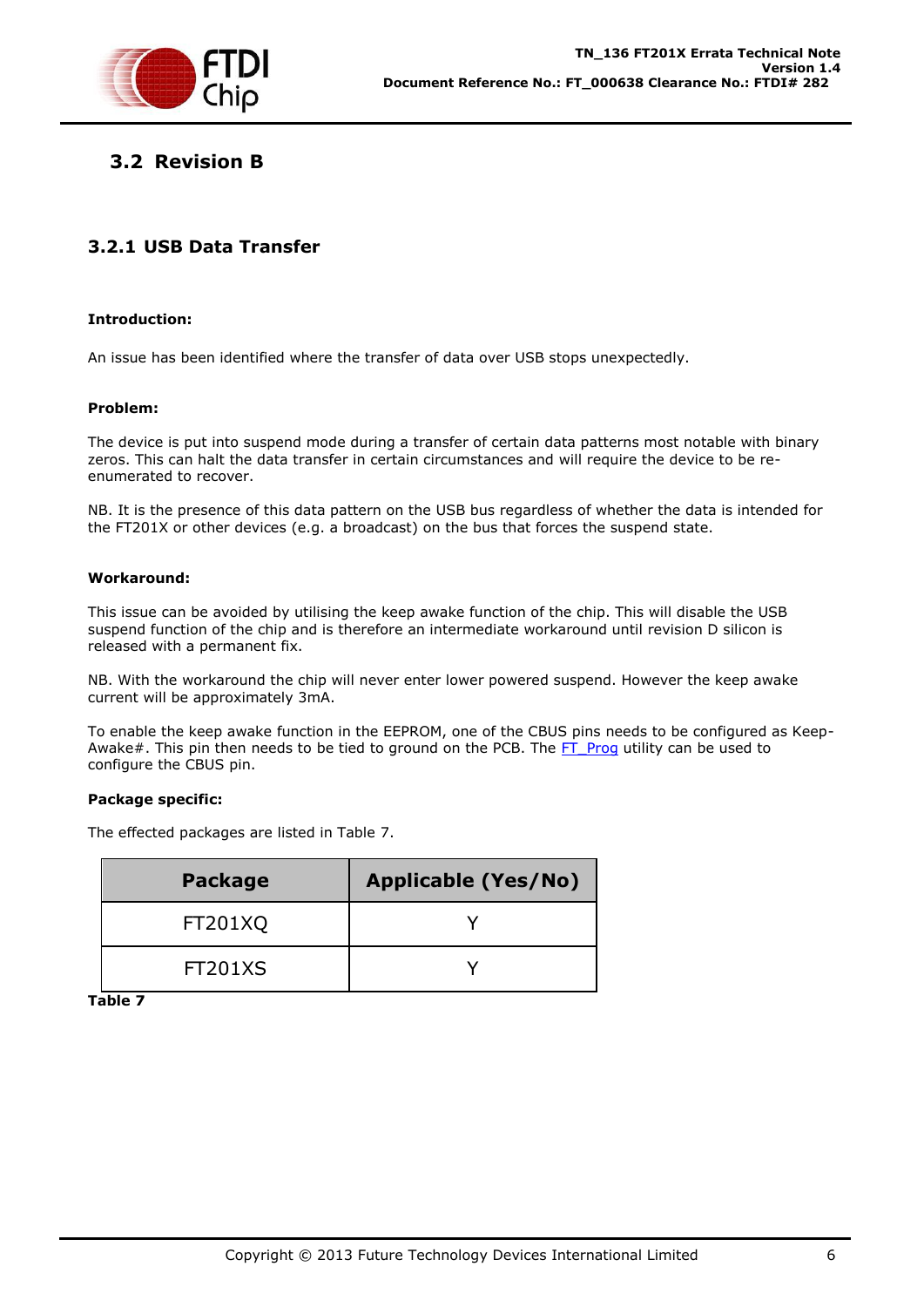

### <span id="page-7-0"></span>**3.2.2 USB 3.0 Hosts**

#### **Introduction:**

An issue has been identified where the FT201X will not enumerate when connected to certain USB 3.0 Hosts. So far FTDI have identified **ONE** such host.

#### **Problem:**

Certain USB 3.0 Hosts exhibit reduced reset recovery times after a USB reset, which can at times be faster or close to the USB 2.0 specification limit. The USB 2.0 specification states a USB reset recovery time of 10ms and in general almost all hosts allocate a much longer period than this. The FT201X device may not enumerate if the reset recovery time is reduced.

This issue has been seen on one USB 3.0 Host controller and has not been seen on a USB 2.0 Host controller or other USB 3.0 Host controllers.

#### **Workaround:**

Reconnect the device to a USB 2.0 host. This issue has been seen only on one particular USB 3.0 Host controllers.

#### **Package specific:**

The effected packages are listed in Table 8.

| <b>Package</b> | <b>Applicable (Yes/No)</b> |
|----------------|----------------------------|
| <b>FT201XQ</b> |                            |
| <b>FT201XS</b> |                            |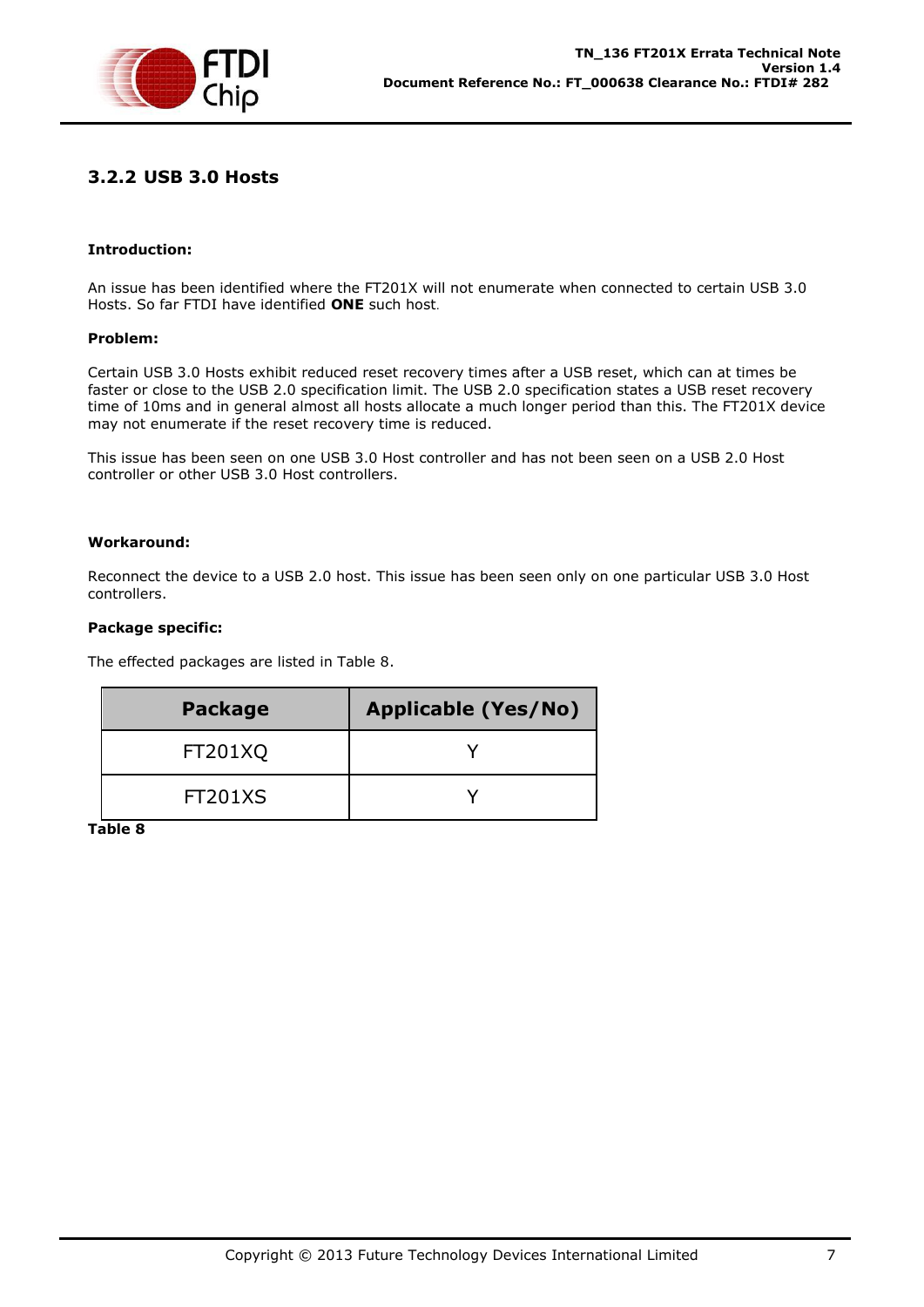<span id="page-8-0"></span>

# <span id="page-8-1"></span>**3.3.1 USB Data Transfer**

#### **Introduction:**

An issue has been identified where the transfer of data over USB stops unexpectedly.

#### **Problem:**

The device is put into suspend mode during a transfer of certain data patterns most notable with binary zeros. This can halt the data transfer in certain circumstances and will require the device to be reenumerated to recover.

NB. It is the presence of this data pattern on the USB bus regardless of whether the data is intended for the FT201X or other devices (e.g. a broadcast) on the bus that forces the suspend state.

#### **Workaround:**

This issue can be avoided by utilising the keep awake function of the chip. This will disable the USB suspend function of the chip and is therefore an intermediate workaround until revision D silicon is released with a permanent fix.

NB. With the workaround the chip will never enter lower powered suspend. However the keep awake current will be approximately 3mA.

To enable the keep awake function in the EEPROM, one of the CBUS pins needs to be configured as Keep-Awake#. This pin then needs to be tied to ground on the PCB. The FT Prog utility can be used to configure the CBUS pin.

#### **Package specific:**

The effected packages are listed in Table 9.

| <b>Package</b> | <b>Applicable (Yes/No)</b> |
|----------------|----------------------------|
| <b>FT201XQ</b> |                            |
| <b>FT201XS</b> |                            |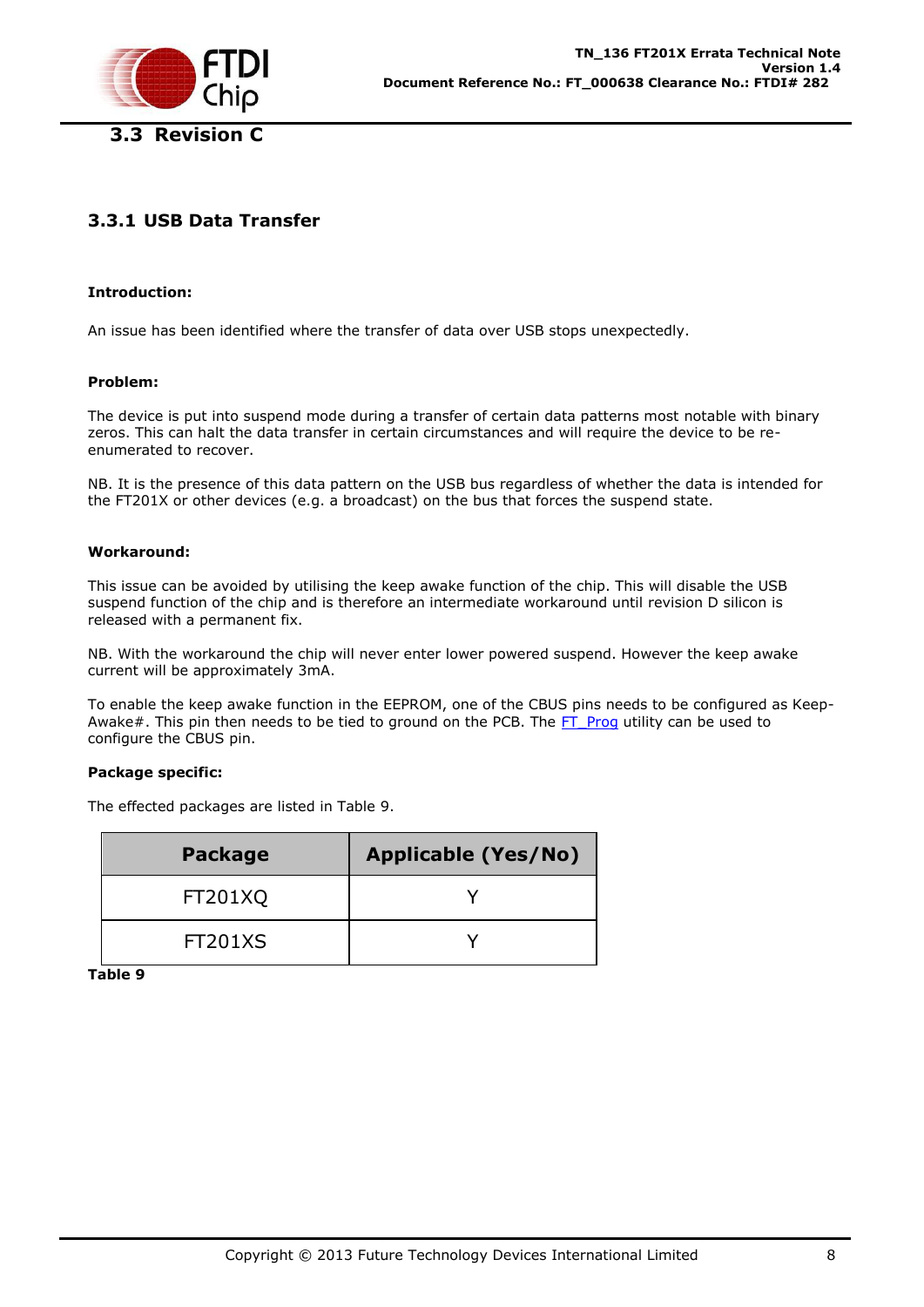

### <span id="page-9-0"></span>**3.3.2 USB 3.0 Hosts**

#### **Introduction:**

An issue has been identified where the FT201X will not enumerate when connected to certain USB 3.0 Hosts. So far FTDI have identified **ONE** such host.

#### **Problem:**

Certain USB 3.0 Hosts exhibit reduced reset recovery times after a USB reset, which can at times be faster or close to the USB 2.0 specification limit. The USB 2.0 specification states a USB reset recovery time of 10ms and in general almost all hosts allocate a much longer period than this. The FT201X device may not enumerate if the reset recovery time is reduced.

This issue has been seen on one USB 3.0 Host controller and has not been seen on a USB 2.0 Host controller or other USB 3.0 Host controllers.

#### **Workaround:**

Reconnect the device to a USB 2.0 host. This issue has been seen only on one particular USB 3.0 Host controllers.

#### **Package specific:**

The effected packages are listed in Table 10.

| <b>Package</b> | <b>Applicable (Yes/No)</b> |
|----------------|----------------------------|
| <b>FT201XQ</b> |                            |
| <b>FT201XS</b> |                            |

**Table 10**

## <span id="page-9-1"></span>**3.4 Revision D**

No known issues at revision D.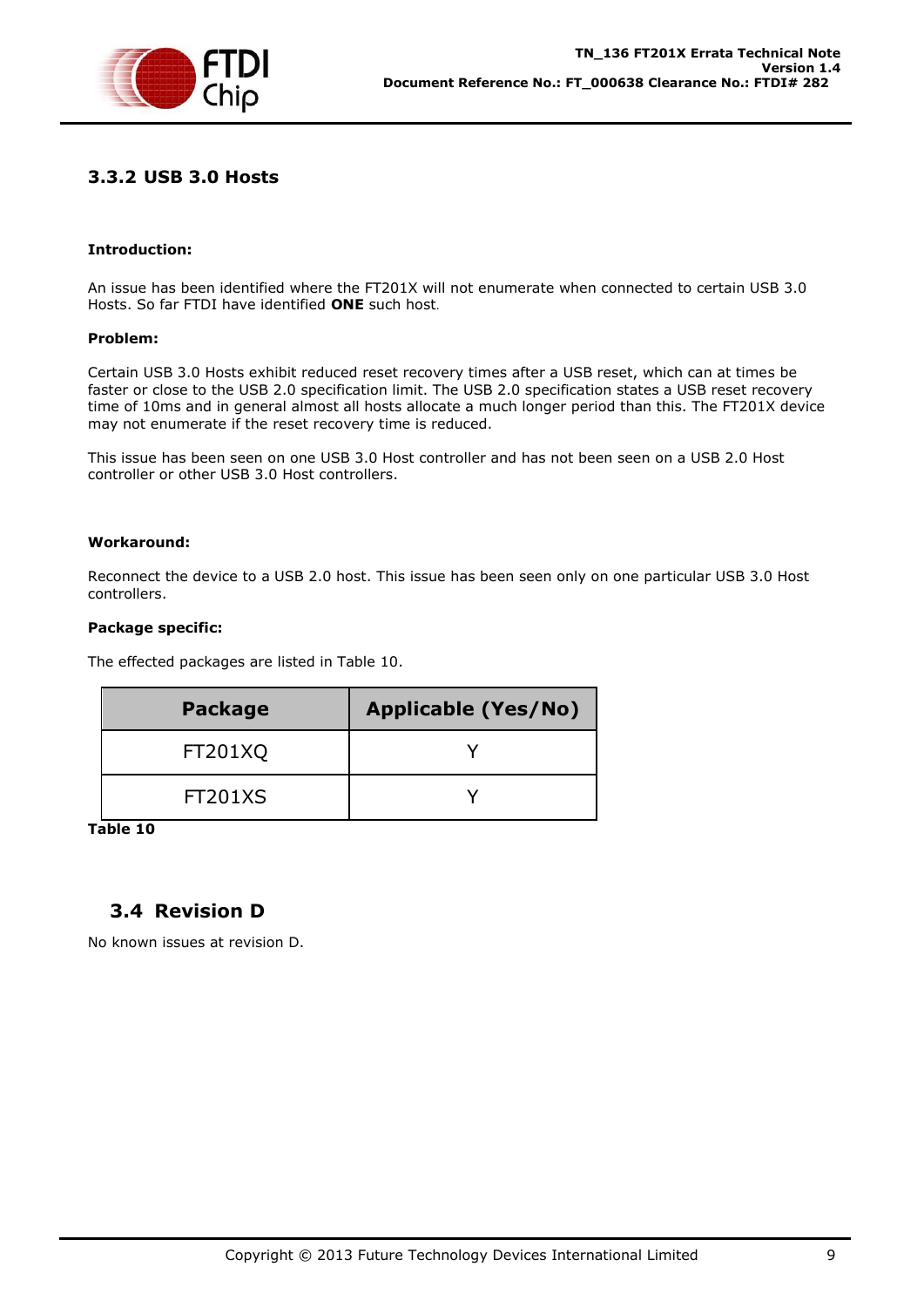

# <span id="page-10-0"></span>**4 Electrical and Timing specification deviations of FT201X**

# <span id="page-10-1"></span>**4.1 Revision A**

<span id="page-10-2"></span>No known issues at revision A

# **4.2 Revision B**

### <span id="page-10-3"></span>**4.2.1 Internal 3V3 Regulator**

#### **Introduction:**

The FT201X uses an internal regulator to generate 3V3 from a 5V source (VCC). The source should be variable from 3V3 to 5V.

#### **Problem:**

The VCC supply to the regulator must not drop below 4.3V for the correct 3V3 regulated output to be produced.

#### **Workaround:**

VCC must not be supplied below 4.3V. This issue will be corrected at silicon revision C.

#### **Package specific:**

The effected packages are listed in Table 11.

| <b>Package</b> | <b>Applicable (Yes/No)</b> |
|----------------|----------------------------|
| <b>FT201XQ</b> |                            |
| <b>FT201XS</b> |                            |

#### **Table 11**

# <span id="page-10-4"></span>**4.3 Revision C**

No known issues at revision C

# <span id="page-10-5"></span>**4.4 Revision D**

No known issues at revision D.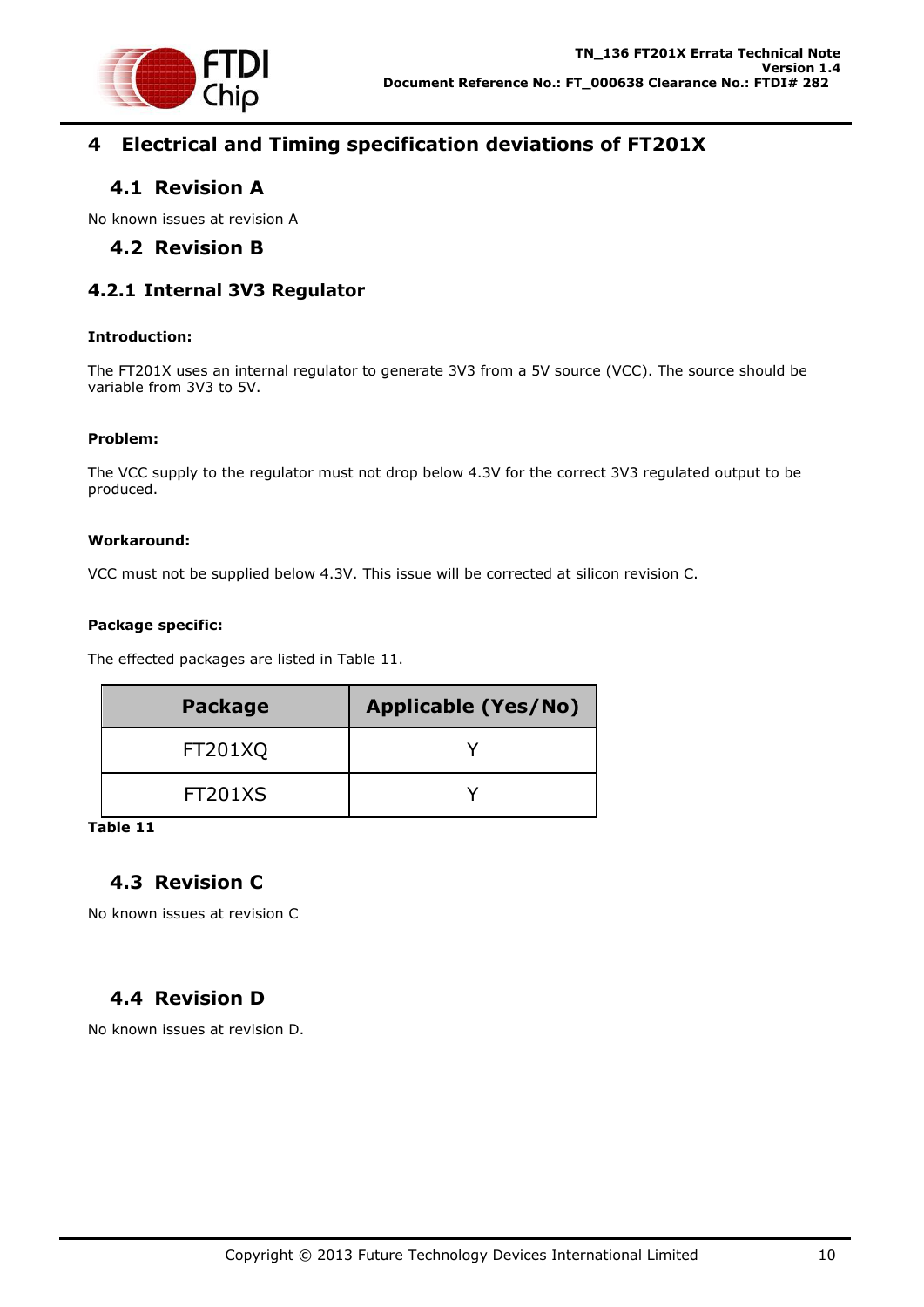

# <span id="page-11-0"></span>**5 FT201X Package Markings**

FT201X is available in a RoHS Compliant package, 16 pin QFN and 16 pin SSOP. An example of the markings on the package is shown in Figure 5.1.



**Figure 5-1 Package Markings – FT201XQ**



**Figure 5-2 Package Markings – FT201XS**

The date code format is **YYWW** where WW = 2 digit week number,  $YY = 2$  digit year number. This is followed by the revision number. The code **XXXXXXXXXXXX** is the manufacturing LOT code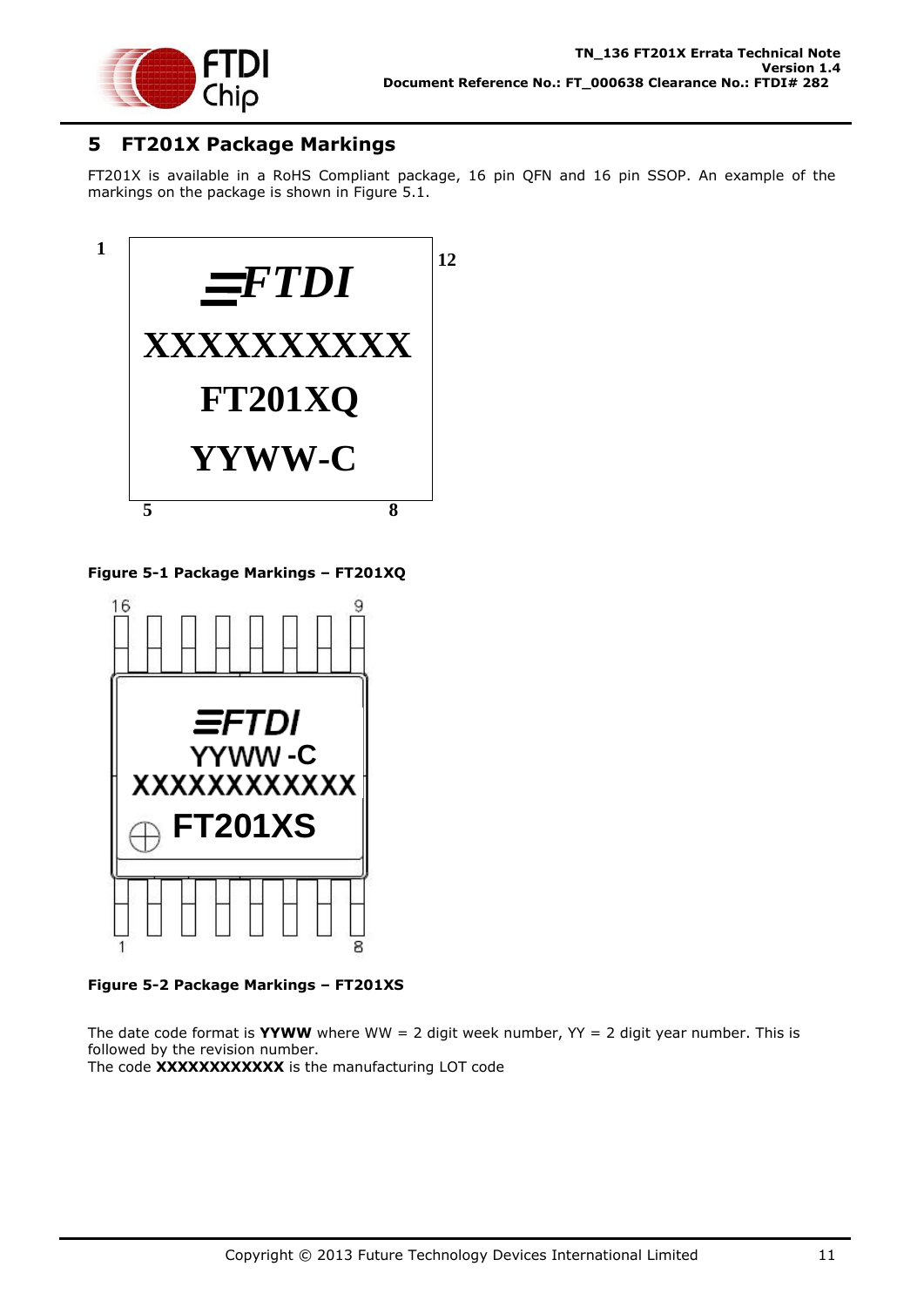

# <span id="page-12-0"></span>**6 Contact Information**

#### **Head Office – Glasgow, UK**

Unit 1, 2 Seaward Place, Centurion Business Park Glasgow G41 1HH United Kingdom Tel: +44 (0) 141 429 2777 Fax: +44 (0) 141 429 2758

E-mail (Sales) sales1@ftdichip.com E-mail (Support) support1@ftdichip.com<br>E-mail (General Enquiries) admin1@ftdichip.com E-mail (General Enquiries)

E-mail (Sales) tw.sales1@ftdichip.com E-mail (Support) tw.support1@ftdichip.com<br>E-mail (General Enguiries) tw.admin1@ftdichip.com

tw.admin1@ftdichip.com

**Branch Office – Taipei, Taiwan**

2F, No. 516, Sec. 1, NeiHu Road

Tel: +886 (0) 2 8797 1330 Fax: +886 (0) 2 8751 9737

#### **Branch Office – Oregon, USA**

7130 Fir Loop, Tigard, OR 97223-8160 USA Tel: +1 (503) 547 0988 Fax: +1 (503) 547 0987

E-Mail (Sales) us.sales@ftdichip.com<br>E-Mail (Support) us.support@ftdichip.com E-Mail (General Enquiries) us.admin@ftdichip.com

us.support@ftdichip.com

#### **Branch Office – Shanghai, China**

Room 1103, No. 666 West Huaihai Road,

Shanghai, 200052 China Tel: +86 21 62351596 Fax: +86 21 62351595

E-mail (Sales) cn.sales@ftdichip.com E-mail (Support) cn.support@ftdichip.com E-mail (General Enquiries) cn.admin@ftdichip.com

#### **Web Site**

Taipei 114 Taiwan , R.O.C.

http://ftdichip.com

System and equipment manufacturers and designers are responsible to ensure that their systems, and any Future Technology Devices International Ltd (FTDI) devices incorporated in their systems, meet all applicable safety, regulatory and system-level performance requirements. All application-related information in this document (including application descriptions, suggested FTDI devices and other materials) is provided for reference only. While FTDI has taken care to assure it is accurate, this information is subject to customer confirmation, and FTDI disclaims all liability for system designs and for any applications assistance provided by FTDI. Use of FTDI devices in life support and/or safety applications is entirely at the user's risk, and the user agrees to defend, indemnify and hold harmless FTDI from any and all damages, claims, suits or expense resulting from such use. This document is subject to change without notice. No freedom to use patents or other intellectual property rights is implied by the publication of this document. Neither the whole nor any part of the information contained in, or the product described in this document, may be adapted or reproduced in any material or electronic form without the prior written consent of the copyright holder. Future Technology Devices International Ltd, Unit 1, 2 Seaward Place, Centurion Business Park, Glasgow G41 1HH, United Kingdom. Scotland Registered Company Number: SC136640